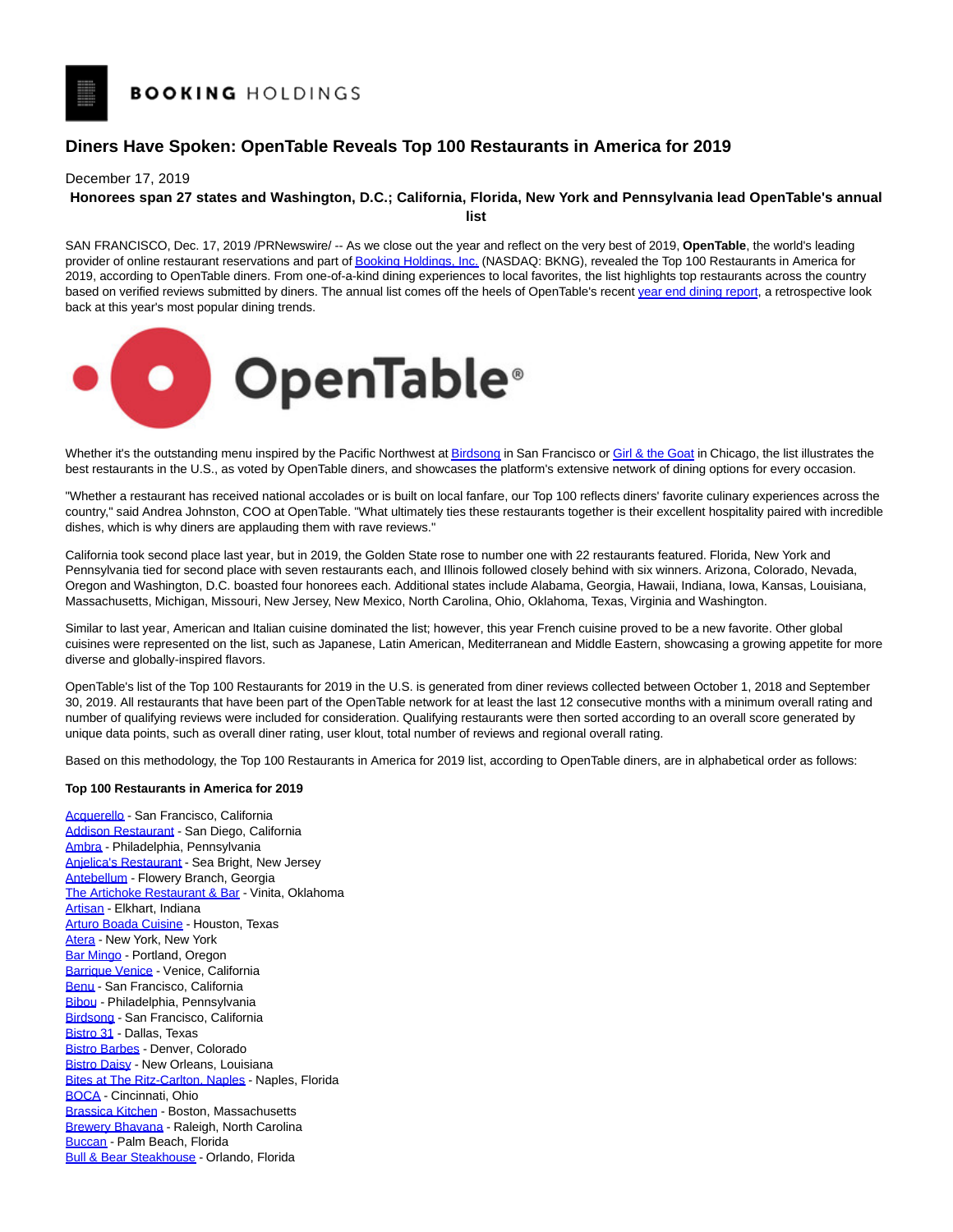[Cafe Monarch -](https://c212.net/c/link/?t=0&l=en&o=2673369-1&h=3630738185&u=https%3A%2F%2Fwww.opentable.com%2Fr%2Fcafe-monarch-scottsdale&a=Cafe+Monarch) Scottsdale, Arizona [Cafe Provence -](https://c212.net/c/link/?t=0&l=en&o=2673369-1&h=3572271509&u=https%3A%2F%2Fwww.opentable.com%2Fcafe-provence&a=Cafe+Provence) Prairie Village, Kansas [Carlos' Bistro -](https://c212.net/c/link/?t=0&l=en&o=2673369-1&h=2525461042&u=https%3A%2F%2Fwww.opentable.com%2Fr%2Fcarlos-bistro-colorado-springs&a=Carlos%27+Bistro) Colorado Springs, Colorado [Chimney Park -](https://c212.net/c/link/?t=0&l=en&o=2673369-1&h=1871768245&u=https%3A%2F%2Fwww.opentable.com%2Fr%2Fchimney-park-windsor&a=Chimney+Park) Windsor, Colorado [Clark's Oyster Bar -](https://c212.net/c/link/?t=0&l=en&o=2673369-1&h=2765132498&u=https%3A%2F%2Fwww.opentable.com%2Fr%2Fclarks-oyster-bar-austin&a=Clark%27s+Oyster+Bar) Austin, Texas [Collage Restaurant -](https://c212.net/c/link/?t=0&l=en&o=2673369-1&h=2756635082&u=https%3A%2F%2Fwww.opentable.com%2Fcollage-restaurant&a=Collage+Restaurant) St. Augustine, Florida [Crawford & Son -](https://c212.net/c/link/?t=0&l=en&o=2673369-1&h=4191431711&u=https%3A%2F%2Fwww.opentable.com%2Fr%2Fcrawford-and-son-raleigh&a=Crawford+%26+Son) Raleigh, North Carolina [The Crossing -](https://c212.net/c/link/?t=0&l=en&o=2673369-1&h=1672726117&u=https%3A%2F%2Fwww.opentable.com%2Fthe-crossing-clayton&a=The+Crossing) Clayton, Missouri [CRUST -](https://c212.net/c/link/?t=0&l=en&o=2673369-1&h=1500922806&u=https%3A%2F%2Fwww.opentable.com%2Fr%2Fcrust-miami-2&a=CRUST) Miami, Florida [The Dock -](https://c212.net/c/link/?t=0&l=en&o=2673369-1&h=528304842&u=https%3A%2F%2Fwww.opentable.com%2Fthe-dock&a=The+Dock) Newport Beach, California [Double Knot -](https://c212.net/c/link/?t=0&l=en&o=2673369-1&h=2170101639&u=https%3A%2F%2Fwww.opentable.com%2Fdouble-knot&a=Double+Knot) Philadelphia, Pennsylvania [Eatt -](https://c212.net/c/link/?t=0&l=en&o=2673369-1&h=30267936&u=https%3A%2F%2Fwww.opentable.com%2Fr%2Featt-las-vegas&a=Eatt) Las Vegas, Nevada [Elizabeth's Gone Raw -](https://c212.net/c/link/?t=0&l=en&o=2673369-1&h=3145817289&u=https%3A%2F%2Fwww.opentable.com%2Felizabeths-gone-raw&a=Elizabeth%27s+Gone+Raw) Washington, D.C. [The Family Jones Spirit House -](https://c212.net/c/link/?t=0&l=en&o=2673369-1&h=4071259028&u=https%3A%2F%2Fwww.opentable.com%2Fr%2Fthe-family-jones-spirit-house-denver&a=The+Family+Jones+Spirit+House) Denver, Colorado [Fishing With Dynamite -](https://c212.net/c/link/?t=0&l=en&o=2673369-1&h=3286632319&u=https%3A%2F%2Fwww.opentable.com%2Fr%2Ffishing-with-dynamite-manhattan-beach&a=Fishing+With+Dynamite) Manhattan Beach, California [Geronimo -](https://c212.net/c/link/?t=0&l=en&o=2673369-1&h=248383177&u=https%3A%2F%2Fwww.opentable.com%2Fgeronimo-santa-fe&a=Geronimo) Santa Fe, New Mexico **[Girl & the Goat -](https://c212.net/c/link/?t=0&l=en&o=2673369-1&h=3622476363&u=https%3A%2F%2Fwww.opentable.com%2Fr%2Fgirl-and-the-goat-chicago&a=Girl+%26+the+Goat) Chicago, Illinois** [Guiso Latin Fusion -](https://c212.net/c/link/?t=0&l=en&o=2673369-1&h=3924685091&u=https%3A%2F%2Fwww.opentable.com%2Fguiso-latin-fusion&a=Guiso+Latin+Fusion) Healdsburg, California [Hachi -](https://c212.net/c/link/?t=0&l=en&o=2673369-1&h=2582072586&u=https%3A%2F%2Fwww.opentable.com%2Fhachi-carson&a=Hachi) Carson, California [Hannas Prime Steak -](https://c212.net/c/link/?t=0&l=en&o=2673369-1&h=2235390741&u=https%3A%2F%2Fwww.opentable.com%2Fr%2Fhannas-prime-steak-rancho-santa-margarita&a=Hannas+Prime+Steak) Rancho Santa Margarita, California [Holdfast Dining -](https://c212.net/c/link/?t=0&l=en&o=2673369-1&h=3565434037&u=https%3A%2F%2Fwww.opentable.com%2Fholdfast-dining&a=Holdfast+Dining) Portland, Oregon [Joe's Seafood, Prime Steak & Stone Crab -](https://c212.net/c/link/?t=0&l=en&o=2673369-1&h=1722982053&u=https%3A%2F%2Fwww.opentable.com%2Flists%2Ftop-100-america-2019&a=Joe%27s+Seafood%2C+Prime+Steak+%26+Stone+Crab) Multiple Locations\* [Joel Robuchon - MGM Grand -](https://c212.net/c/link/?t=0&l=en&o=2673369-1&h=813514791&u=https%3A%2F%2Fwww.opentable.com%2Fjoel-robuchon-mgm-grand-hotel-and-casino-mgm-resorts&a=Joel+Robuchon+-+MGM+Grand) Las Vegas, Nevada [Kai | Sheraton Grand at Wild Horse Pass -](https://c212.net/c/link/?t=0&l=en&o=2673369-1&h=2374543791&u=https%3A%2F%2Fwww.opentable.com%2Fkai-sheraton-wild-horse-pass-resort&a=Kai+%7C+Sheraton+Grand+at+Wild+Horse+Pass) Phoenix, Arizona [Kendall-Jackson Wine Estate & Gardens -](https://c212.net/c/link/?t=0&l=en&o=2673369-1&h=1739612846&u=https%3A%2F%2Fwww.opentable.com%2Fr%2Fkendall-jackson-wine-estate-and-gardens-fulton&a=Kendall-Jackson+Wine+Estate+%26+Gardens) Fulton, California [Kenzo Napa -](https://c212.net/c/link/?t=0&l=en&o=2673369-1&h=1235778316&u=https%3A%2F%2Fwww.opentable.com%2Fr%2Fkenzo-napa&a=Kenzo+Napa) Napa, California [The Kitchen Restaurant -](https://c212.net/c/link/?t=0&l=en&o=2673369-1&h=1502336409&u=https%3A%2F%2Fwww.opentable.com%2Fthe-kitchen-restaurant&a=The+Kitchen+Restaurant) Sacramento, California [Krave Restaurant -](https://c212.net/c/link/?t=0&l=en&o=2673369-1&h=70896784&u=https%3A%2F%2Fwww.opentable.com%2Fkrave-creative-cuisine-and-wine-bar&a=Krave+Restaurant) Tequesta, Florida [KUSAKABE -](https://c212.net/c/link/?t=0&l=en&o=2673369-1&h=3708241219&u=https%3A%2F%2Fwww.opentable.com%2Fkusakabe&a=KUSAKABE) San Francisco, California [L'Auberge Chez Francois -](https://c212.net/c/link/?t=0&l=en&o=2673369-1&h=2027851689&u=https%3A%2F%2Fwww.opentable.com%2Flauberge-chez-francois&a=L%27Auberge+Chez+Francois) Great Falls, Virginia [L'ATELIER de Joël Robuchon -](https://c212.net/c/link/?t=0&l=en&o=2673369-1&h=3508115315&u=https%3A%2F%2Fwww.opentable.com%2Fr%2Flatelier-de-joel-robuchon-new-york&a=L%27ATELIER+de+Jo%C3%ABl+Robuchon) New York, New York [Lahaina Grill -](https://c212.net/c/link/?t=0&l=en&o=2673369-1&h=764016914&u=https%3A%2F%2Fwww.opentable.com%2Flahaina-grill&a=Lahaina+Grill) Lahaina, Hawaii [Le Diplomate -](https://c212.net/c/link/?t=0&l=en&o=2673369-1&h=1649177741&u=https%3A%2F%2Fwww.opentable.com%2Fle-diplomate&a=Le+Diplomate) Washington, D.C. [Le Yaca -](https://c212.net/c/link/?t=0&l=en&o=2673369-1&h=3787672053&u=https%3A%2F%2Fwww.opentable.com%2Fr%2Fle-yaca-virginia-beach&a=Le+Yaca) Virginia Beach, Virginia [The Little Owl -](https://c212.net/c/link/?t=0&l=en&o=2673369-1&h=2220594811&u=https%3A%2F%2Fwww.opentable.com%2Fthe-little-owl&a=The+Little+Owl) New York, New York [Mabel Gray -](https://c212.net/c/link/?t=0&l=en&o=2673369-1&h=1917538768&u=https%3A%2F%2Fwww.opentable.com%2Fr%2Fmabel-gray-hazel-park&a=Mabel+Gray) Hazel Park, Michigan [Mama's Fish House -](https://c212.net/c/link/?t=0&l=en&o=2673369-1&h=1884325307&u=https%3A%2F%2Fwww.opentable.com%2Fmamas-fish-house&a=Mama%27s+Fish+House) Paia, Hawaii [Maple & Ash -](https://c212.net/c/link/?t=0&l=en&o=2673369-1&h=3842364823&u=https%3A%2F%2Fwww.opentable.com%2Fmaple-and-ash&a=Maple+%26+Ash) Chicago, Illinois [Mercato Stellina Pizzeria -](https://c212.net/c/link/?t=0&l=en&o=2673369-1&h=524317693&u=https%3A%2F%2Fwww.opentable.com%2Fmercato-stellina-pizzeria&a=Mercato+Stellina+Pizzeria) Bellevue, Washington [NANCY -](https://c212.net/c/link/?t=0&l=en&o=2673369-1&h=3583983683&u=https%3A%2F%2Fwww.opentable.com%2Fr%2Fnancy-saint-simons-island&a=NANCY) St. Simons Island, Georgia [NoJa -](https://c212.net/c/link/?t=0&l=en&o=2673369-1&h=4126256234&u=https%3A%2F%2Fwww.opentable.com%2Fnoja&a=NoJa) Mobile, Alabama [Noord -](https://c212.net/c/link/?t=0&l=en&o=2673369-1&h=1250867986&u=https%3A%2F%2Fwww.opentable.com%2Fr%2Fnoord-philadelphia&a=Noord) Philadelphia, Pennsylvania [Ocean 44 -](https://c212.net/c/link/?t=0&l=en&o=2673369-1&h=2843499204&u=https%3A%2F%2Fwww.opentable.com%2Fr%2Focean-44-scottsdale&a=Ocean+44) Scottsdale, Arizona [Olce Pizza Grille -](https://c212.net/c/link/?t=0&l=en&o=2673369-1&h=1606273622&u=https%3A%2F%2Fwww.opentable.com%2Folce-pizza-grille&a=Olce+Pizza+Grille) Cedars, Pennsylvania [Oriole -](https://c212.net/c/link/?t=0&l=en&o=2673369-1&h=2985380111&u=https%3A%2F%2Fwww.opentable.com%2Foriole&a=Oriole) Chicago, Illinois [Partage -](https://c212.net/c/link/?t=0&l=en&o=2673369-1&h=2864935862&u=https%3A%2F%2Fwww.opentable.com%2Fr%2Fpartage-las-vegas&a=Partage) Las Vegas, Nevada [Petrossian Restaurant & Boutique -](https://c212.net/c/link/?t=0&l=en&o=2673369-1&h=1304718924&u=https%3A%2F%2Fwww.opentable.com%2Fr%2Fpetrossian-restaurant-and-boutique-west-hollywood&a=Petrossian+Restaurant+%26+Boutique) West Hollywood, California [Phoenicia -](https://c212.net/c/link/?t=0&l=en&o=2673369-1&h=2870442957&u=https%3A%2F%2Fwww.opentable.com%2Fphoenicia-birmingham&a=Phoenicia) Birmingham, Michigan [Quince -](https://c212.net/c/link/?t=0&l=en&o=2673369-1&h=745280772&u=https%3A%2F%2Fwww.opentable.com%2Fr%2Fquince-san-francisco&a=Quince) San Francisco, California [Rainbow Palace -](https://c212.net/c/link/?t=0&l=en&o=2673369-1&h=3371360072&u=https%3A%2F%2Fwww.opentable.com%2Frainbow-palace&a=Rainbow+Palace) Fort Lauderdale, Florida [The Restaurant at Convict Lake -](https://c212.net/c/link/?t=0&l=en&o=2673369-1&h=3341308703&u=https%3A%2F%2Fwww.opentable.com%2Fthe-restaurant-at-convict-lake&a=The+Restaurant+at+Convict+Lake) Mammoth Lakes, California [The Restaurant at Gideon Ridge -](https://c212.net/c/link/?t=0&l=en&o=2673369-1&h=3402744550&u=https%3A%2F%2Fwww.opentable.com%2Frestaurant-g-at-the-gideon-ridge-inn&a=The+Restaurant+at+Gideon+Ridge) Blowing Rock, North Carolina [Restaurant Guy Savoy - Caesars Palace -](https://c212.net/c/link/?t=0&l=en&o=2673369-1&h=3239026693&u=https%3A%2F%2Fwww.opentable.com%2Frestaurant-guy-savoy-caesars-palace&a=Restaurant+Guy+Savoy+-+Caesars+Palace) Las Vegas, Nevada [Riccardo Trattoria -](https://c212.net/c/link/?t=0&l=en&o=2673369-1&h=269037578&u=https%3A%2F%2Fwww.opentable.com%2Fr%2Friccardo-trattoria-chicago&a=Riccardo+Trattoria) Chicago, Illinois [Rosmarino Osteria Italiana -](https://c212.net/c/link/?t=0&l=en&o=2673369-1&h=3669158604&u=https%3A%2F%2Fwww.opentable.com%2Fr%2Frosmarino-osteria-italiana-newberg&a=Rosmarino+Osteria+Italiana) Newberg, Oregon [RPM Steak -](https://c212.net/c/link/?t=0&l=en&o=2673369-1&h=2384632685&u=https%3A%2F%2Fwww.opentable.com%2Frpm-steak&a=RPM+Steak) Chicago, Illinois [Scalini Fedeli -](https://c212.net/c/link/?t=0&l=en&o=2673369-1&h=1689808193&u=https%3A%2F%2Fwww.opentable.com%2Fscalini-fedeli-new-york&a=Scalini+Fedeli) New York, New York [Seven Hills -](https://c212.net/c/link/?t=0&l=en&o=2673369-1&h=804252269&u=https%3A%2F%2Fwww.opentable.com%2Fr%2Fseven-hills-san-francisco&a=Seven+Hills) San Francisco, California [Sotto -](https://c212.net/c/link/?t=0&l=en&o=2673369-1&h=252187226&u=https%3A%2F%2Fwww.opentable.com%2Fsotto-cincinnati&a=Sotto) Cincinnati, Ohio [St. Anselm -](https://c212.net/c/link/?t=0&l=en&o=2673369-1&h=277995600&u=https%3A%2F%2Fwww.opentable.com%2Fr%2Fst-anselm-washington&a=St.+Anselm) Washington, D.C. [St. Francis Winery & Vineyards -](https://c212.net/c/link/?t=0&l=en&o=2673369-1&h=3414589741&u=https%3A%2F%2Fwww.opentable.com%2Fst-francis-winery-and-vineyards&a=St.+Francis+Winery+%26+Vineyards) Santa Rosa, California [Steak 44 -](https://c212.net/c/link/?t=0&l=en&o=2673369-1&h=3206355325&u=https%3A%2F%2Fwww.opentable.com%2Fsteak-44&a=Steak+44) Phoenix, Arizona [Steve & Cookie's By the Bay -](https://c212.net/c/link/?t=0&l=en&o=2673369-1&h=708737303&u=https%3A%2F%2Fwww.opentable.com%2Fsteve-and-cookies-by-the-bay&a=Steve+%26+Cookie%27s+By+the+Bay) Margate, New Jersey [Sushi House -](https://c212.net/c/link/?t=0&l=en&o=2673369-1&h=31154346&u=https%3A%2F%2Fwww.opentable.com%2Fsushi-house&a=Sushi+House) Leawood, Kansas [Sushi Kaito -](https://c212.net/c/link/?t=0&l=en&o=2673369-1&h=1500484951&u=https%3A%2F%2Fwww.opentable.com%2Fr%2Fsushi-kaito-new-york&a=Sushi+Kaito) New York, New York [Table 128 Bistro + Bar -](https://c212.net/c/link/?t=0&l=en&o=2673369-1&h=3817965272&u=https%3A%2F%2Fwww.opentable.com%2Ftable-128-bistro-and-bar&a=Table+128+Bistro+%2B+Bar) Clive, Iowa [The Table at Season To Taste -](https://c212.net/c/link/?t=0&l=en&o=2673369-1&h=2046084442&u=https%3A%2F%2Fwww.opentable.com%2Fthe-table-at-season-to-taste-cambridge&a=The+Table+at+Season+To+Taste) Cambridge, Massachusetts [Tallulah Wine Bar and Bistro -](https://c212.net/c/link/?t=0&l=en&o=2673369-1&h=1248374004&u=https%3A%2F%2Fwww.opentable.com%2Ftallulah-wine-bar-and-bistro&a=Tallulah+Wine+Bar+and+Bistro) Birmingham, Michigan [Tempura Matsui -](https://c212.net/c/link/?t=0&l=en&o=2673369-1&h=3040459778&u=https%3A%2F%2Fwww.opentable.com%2Ftempura-matsui&a=Tempura+Matsui) New York, New York [Terrapin Creek Cafe & Restaurant -](https://c212.net/c/link/?t=0&l=en&o=2673369-1&h=907404160&u=https%3A%2F%2Fwww.opentable.com%2Fterrapin-creek-cafe-and-restaurant&a=Terrapin+Creek+Cafe+%26+Restaurant) Bodega Bay, California [Terzo -](https://c212.net/c/link/?t=0&l=en&o=2673369-1&h=2058794417&u=https%3A%2F%2Fwww.opentable.com%2Fr%2Fterzo-san-francisco&a=Terzo) San Francisco, California [The WineSellar & Brasserie -](https://c212.net/c/link/?t=0&l=en&o=2673369-1&h=2751632380&u=https%3A%2F%2Fwww.opentable.com%2Fthe-winesellar-and-brasserie&a=The+WineSellar+%26+Brasserie) San Diego, California